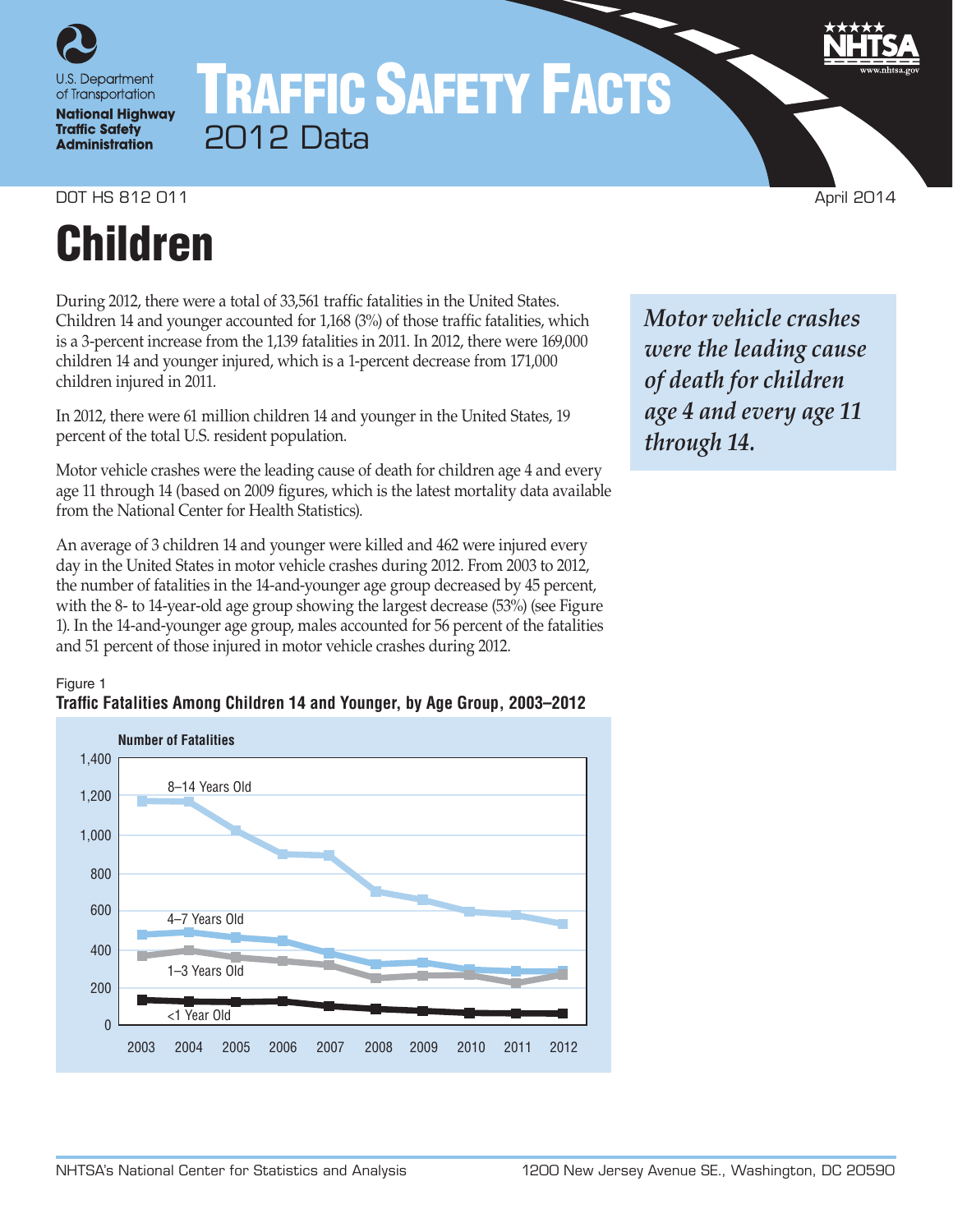## **Restraint Use and Its Effectiveness**

Research has shown that lap/shoulder seat belts, when used, reduce the risk of fatal injury to front-seat occupants 5 and older of passenger cars by 45 percent and the risk of moderate-to-critical injury by 50 percent. For light-truck occupants, seat belts reduce the risk of fatal injury by 60 percent and the risk of moderate-to-critical injury by 65 percent.

During 2012, there were 4,888 passenger vehicle occupants 14 and younger involved in fatal crashes. For these children for whom restraint use was known, 18 percent were unrestrained (Table 1); among these who were fatally injured, 40 percent were unrestrained.

Table 1

#### **Percent of Passenger Vehicle Occupants Involved in Fatal Crashes, by Restraint Use and Age Group, 2012**

|                           | Age Group (Years) |         |         |          |     |           |     |              |
|---------------------------|-------------------|---------|---------|----------|-----|-----------|-----|--------------|
| <b>Restraint Use (%)</b>  |                   | $1 - 3$ | $4 - 7$ | $8 - 14$ | <15 | $15 - 20$ | >20 | <b>Total</b> |
| <b>Restraint Used</b>     | 91                | 88      | 82      | 78       | 82  | 63        | 70  |              |
| <b>Restraint Not Used</b> | 9                 | 12      | 18      | 22       | 18  | 37        | 30  | 30           |

Note: Excluding unknown age and unknown restraint use.

Research on the effectiveness of child safety seats has found them to reduce fatal injury by 71 percent for infants (younger than 1 year old) and by 54 percent for toddlers (1 to 4 years old) in passenger cars. For infants and toddlers in light trucks, the corresponding reductions are 58 percent and 59 percent, respectively.

In 2012, there were 298 passenger vehicle occupant fatalities among children 4 and younger. Of those 298 fatalities, where restraint use was known (283), 88 (31%) were totally unrestrained (Table 2).

#### Table 2

### **Children 4 and Younger Killed in Passenger Vehicles, by Type of Restraint and Age Group, 2012**

|                          | <b>Age Group (Years)</b> |     |              |
|--------------------------|--------------------------|-----|--------------|
| <b>Type of Restraint</b> |                          | 1–4 | <b>Total</b> |
| None Used                | 15                       | 73  | 88           |
| <b>Adult Seat Belt</b>   | റ                        | 19  | 21           |
| <b>Child Seat</b>        | 34                       | 137 | 171          |
| Restraint Used-Unknown   |                          |     |              |
| Unknown                  |                          | 13  | 15           |
| Total                    | 53                       | 245 | 298          |

Among children younger than 5 in passenger vehicles involved in crashes, an estimated 284 lives were saved in 2012 by restraint use. Of these 284 lives saved, 265 were associated with the use of child safety seats and 18 with the use of adult seat belts. At 100-percent child safety seat use for children under 5, an estimated 342 lives (that is, an additional 58) could have been saved in 2012.

Over the period 1975 through 2012 an estimated 10,157 lives were saved by child restraints (child safety seats or adult seat belts) for children 4 and younger in passenger vehicles.

*In passenger cars, child safety seats reduce the risk of fatal injury by 71 percent for infants and by 54 percent for toddlers.*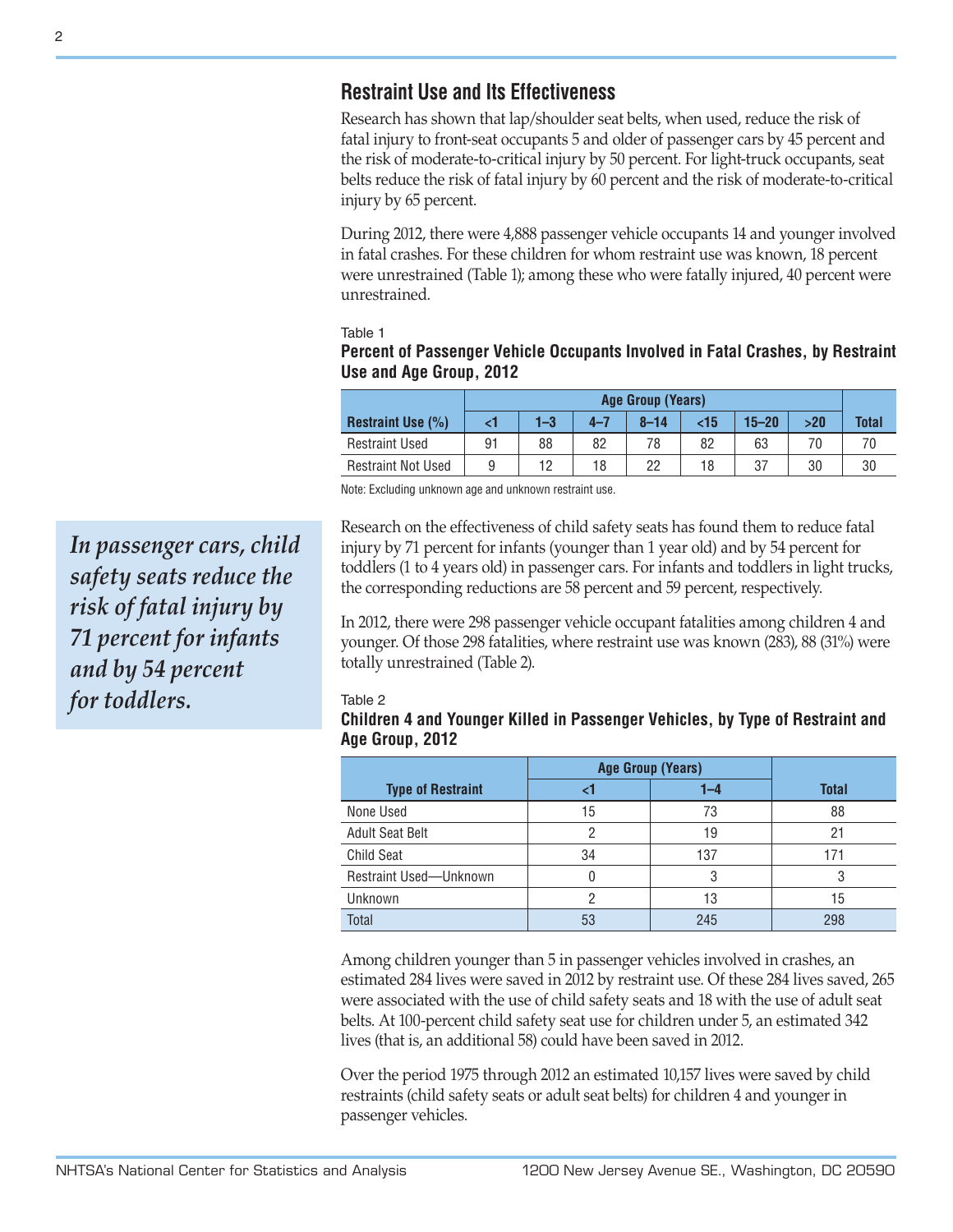NHTSA conducted the National Survey of the Use of Booster Seats (NSUBS) and produced a report (DOT HS 811 718) in April 2013 titled "The 2011 National Survey of the Use of Booster Seats." Table 3 provides data on the use of child restraints by age and race/ethnicity in 2011. Child restraints include child safety seats, seat belts, and booster seats.

#### Table 3 **Child Restraint Use, by Age and Race/Ethnicity in 2011**

| <b>Race/Ethnicity</b>            | <b>Age Group (Years)</b> |               |           |            |  |  |  |
|----------------------------------|--------------------------|---------------|-----------|------------|--|--|--|
| (Percent)                        | <1 Year                  | $1 - 3$ Years | 4-7 Years | 8-12 Years |  |  |  |
| Hispanic                         | 95                       | 90            | 79        | 83         |  |  |  |
| African American<br>Non-Hispanic | 92                       | 90            | 84        | 76         |  |  |  |
| White Non-Hispanic               | 99                       | 99            | 96        | 91         |  |  |  |
| Asian Non-Hispanic               | ΝA                       | 100           | 99        | 96         |  |  |  |
| Other                            | ΝA                       | 95            | 88        | 91         |  |  |  |

NA: Data not sufficient to produce a reliable estimate

Source: The 2011 National Survey of the Use of Booster Seats, NCSA/NHTSA (DOT HS 811 718)

## **Pedestrians**

There were a total of 4,743 pedestrian fatalities in 2012; the 14-and-younger age group accounted for 255 (5%) of those fatalities. More than one-fifth (22%) of the traffic fatalities in the 14-and-younger age group were pedestrians.

In 2003, there were 389 pedestrian fatalities in the 14-and-younger age group. From 2003 to 2012, the number of pedestrian fatalities in this age group decreased by 34 percent, with the 8- to 14-year-old age group showing the largest percentage decrease (43%) (see Figure 2).

### Figure 2





## **Important Safety Reminders**

- $\blacksquare$  Failure to read the child safety seat instructions, in addition to vehicle owner's manual instructions regarding seat belts, could result in death or serious injury as a result of a failure of the child safety seat to be properly secured and/or properly restrained.
- Children in rear-facing child seats should not be placed in the front seats of vehicles equipped with passenger-side air bags. The impact of a deploying air bag striking a rear-facing child seat could result in injury to the child. NHTSA also recommends that children 12 and younger sit in the rear seat away from the force of a deploying air bag.
- Children 12 and younger are safest when properly buckled in the back seats of motor vehicles.
- $\blacksquare$  Always read the child restraint manufacturer instructions and the vehicle owner manual instructions.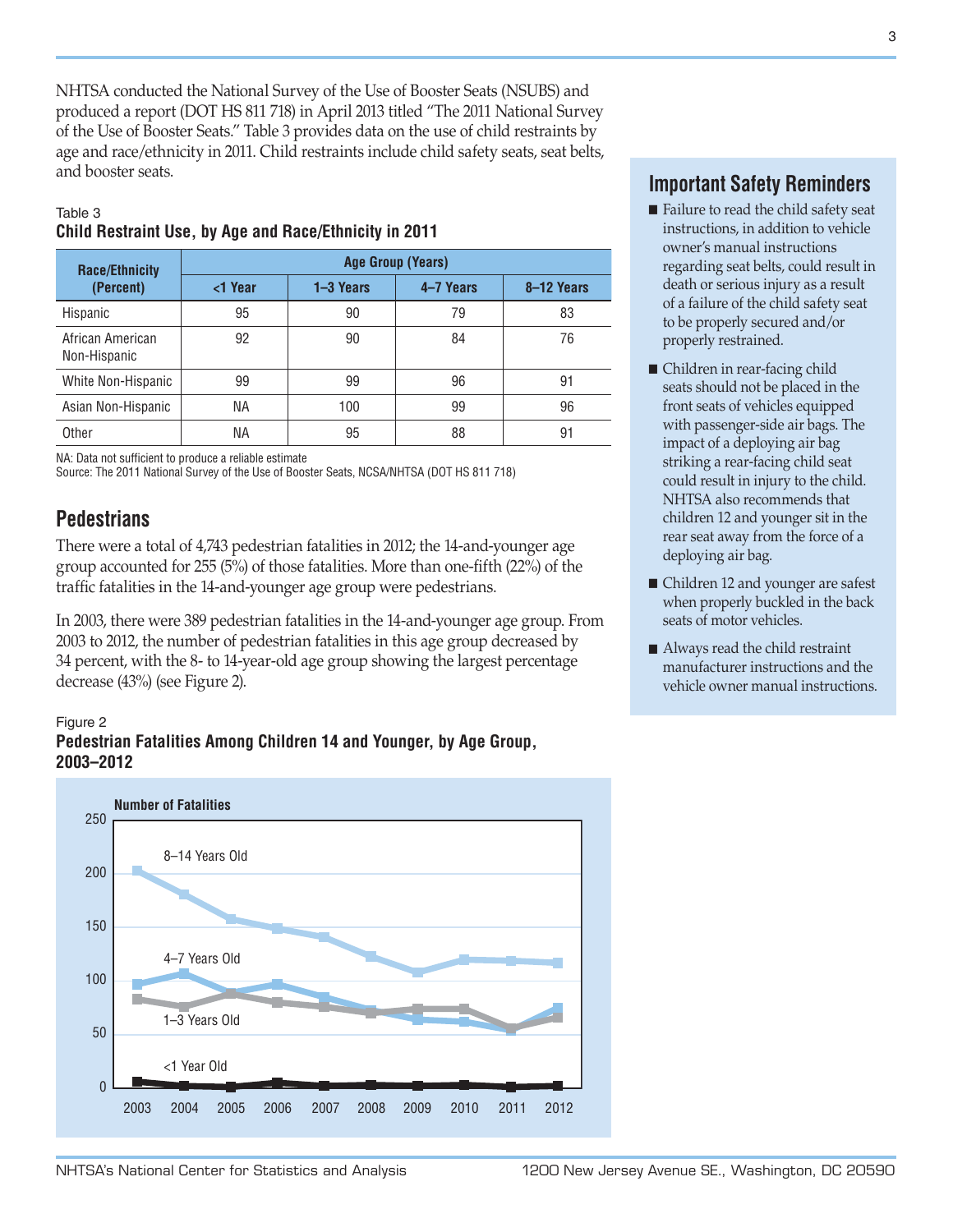Of the 255 pedestrian fatalities in 2012 among children 14 and younger, 148 (58%) of those killed were males.

In 2012, an estimated 76,000 pedestrians were injured, 11,000 of those injured were 14 and younger, and males accounted for 58 percent (7,000) of those 11,000 injured.

During 2012, the highest percentage of fatalities among pedestrians 14 and younger occurred between 4 p.m. and 7:59 p.m. (42%). The second highest percentage of fatalities among young pedestrians were between 8 p.m. and 11:59 p.m. (22%). Between noon and 3:59 p.m. the 14-and-younger age group accounted for 17 percent of the pedestrian fatalities.

Seventy-six percent of the pedestrian fatalities among the 14-and-younger age group occurred at non-intersection locations, a decrease from 77 percent in 2011.

## **Pedalcyclists**

Pedalcyclists are riders of bicycles (two-wheel, non-motorized cycles) and other cycles (tricycles and unicycles) powered solely by pedals.

A total of 726 pedalcyclists were killed in motor vehicle crashes in 2012. The 14-and-younger age group accounted for 8 percent (58) of those fatalities, and males accounted for 81 percent (47) of the fatalities among pedalcyclists 14 and younger.

The 58 pedalcyclist fatalities in 2012 for the 14-and-younger age group represent a decrease of 55 percent from the 130 killed in 2003, with the 8- to 14-year-old age group showing the largest decrease (55%) (see Figure 3).

#### Figure 3





In 2012, an estimated 49,000 pedalcyclists were injured in motor vehicle traffic crashes. Eighteen percent (or an estimated 9,000) of the pedalcyclists who were injured were 14 and younger.

*In 2012, 18 percent of the pedalcyclists injured in motor vehicle crashes were 14 and younger.*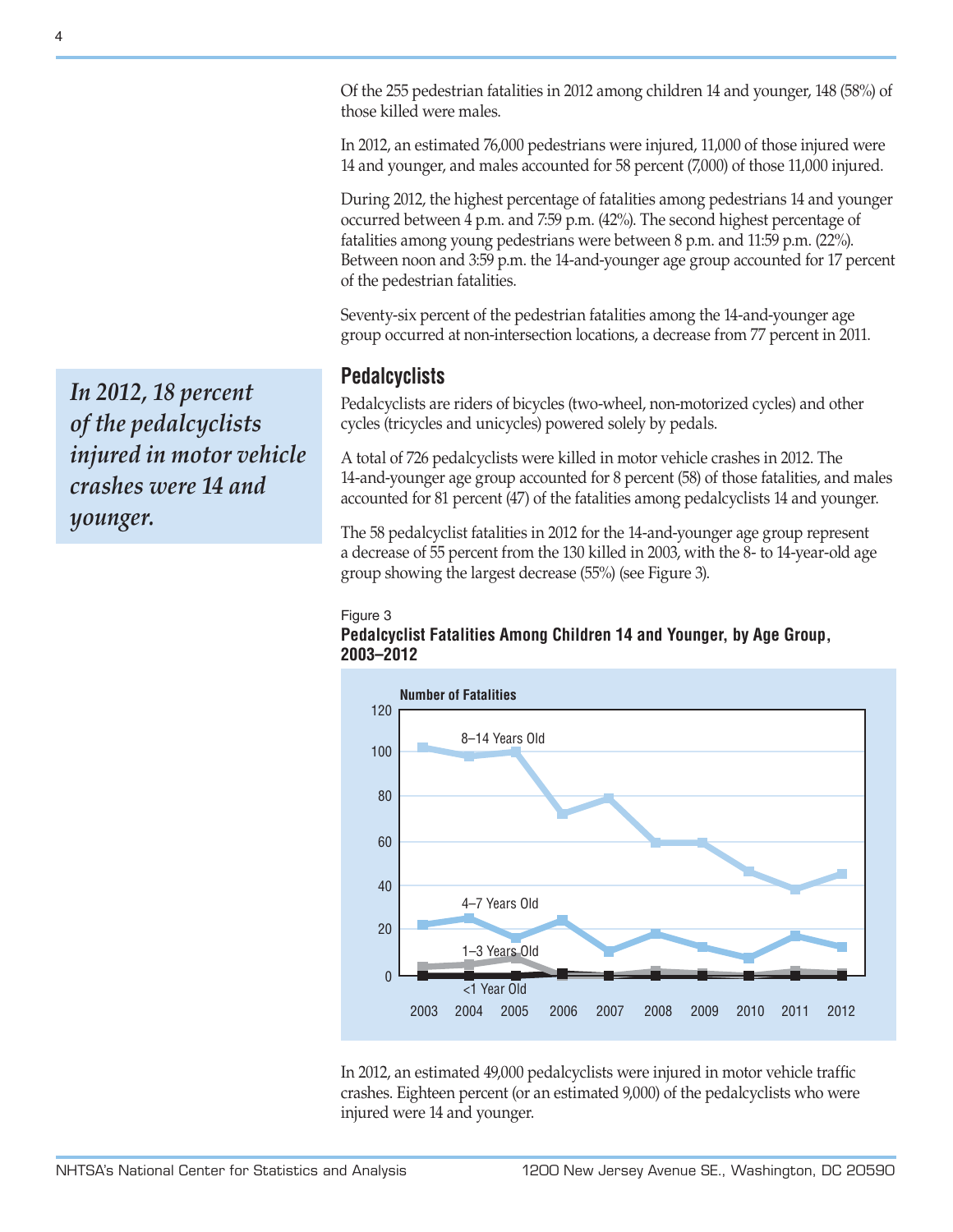## **Alcohol-Impaired-Driving Crashes and Children**

In 2012, of the 1,168 children 14 and younger killed in motor vehicle crashes, 239 (20%) were killed in alcohol-impaired-driving crashes. Out of those 239 deaths, 52 percent (124) were passengers of vehicles with drivers who had blood alcohol concentrations (BACs) of .08 grams per deciliter (g/dL) or higher.

Thirty-eight children 14 and younger who were killed in traffic crashes in 2012 were pedestrians or pedalcyclists who were struck by drivers with BACs of .08 g/ dL or higher.

## **Fatalities Among Children by State**

Table 4 shows traffic fatalities among children 14 and younger by State and age group in 2012. Among children 14 and younger who died in motor vehicle traffic crashes in 2012, about half (549) were 8 to 14 years old, highest among all age groups. The second highest age group was the 4- to 7-year-old age group (291), followed by toddlers (268) and infants (60). Among all States, child fatalities in the 14-and-younger age group ranged from 181 (highest) to 1 (lowest) depending on the size and population of the State.

*In 2012, 20 percent of the children 14 and younger killed in crashes were killed in alcohol-impaired driving crashes.*

## **For more information:**

- O Information on traffic fatalities is available from the National Center for Statistics and Analysis (NCSA), NVS-424, 1200 New Jersey Avenue SE., Washington, DC 20590. NCSA can be contacted on 800-934-8517 or via the following email address: [ncsaweb@dot.gov](mailto:ncsaweb%40dot.gov?subject=Request%3A%20Information%20on%20traffic%20fatalities). General information on highway traffic safety can be accessed by Internet users at<www.nhtsa.gov/portal/site/nhtsa/ncsa>. To report a safetyrelated problem or to inquire about motor vehicle safety information, contact the Vehicle Safety Hotline at 888-327-4236.
- Other fact sheets available from the National Center for Statistics and Analysis are *Alcohol-Impaired Driving, Bicyclists and Other Cyclists, Large Trucks, Motorcycles, Occupant Protection, Older Population, Overview, Passenger Vehicles, Pedestrians, Race and Ethnicity, Rural/Urban Comparisons, School Transportation-Related Crashes, Speeding, State Alcohol Estimates, State Traffic Data,* and *Young Drivers.* Detailed data on motor vehicle traffic crashes are published annually in *Traffic Safety Facts: A Compilation of Motor Vehicle Crash Data from the Fatality Analysis Reporting System and the General Estimates System.* The fact sheets and annual Traffic Safety Facts report can be accessed online at [www-nrd.nhtsa.dot.gov/CATS/index.aspx](http://www-nrd.nhtsa.dot.gov/CATS/index.aspx).



**U.S. Department** of Transportation

**National Highway Traffic Safety Administration** 

5